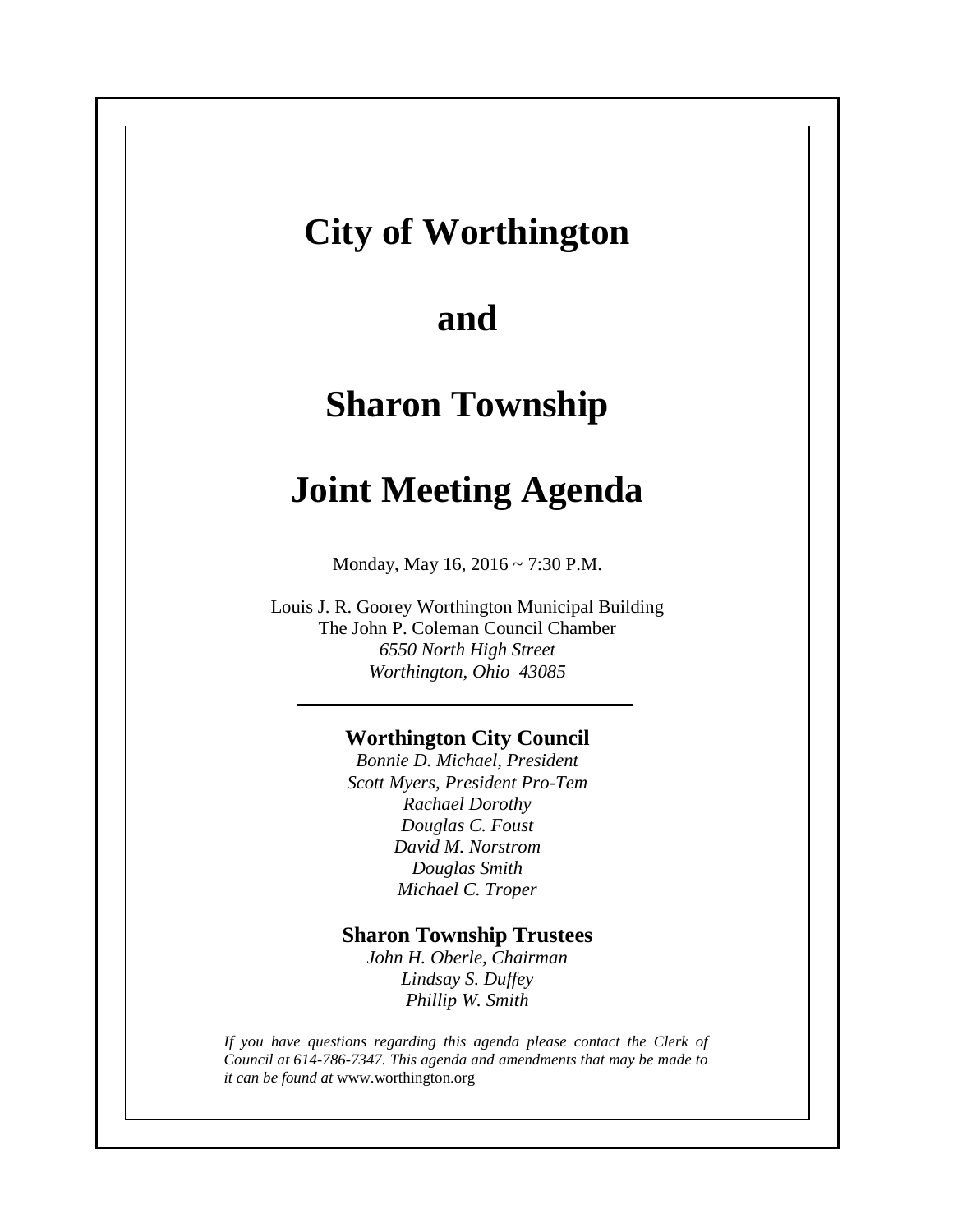## **CALL TO ORDER**

Roll Call

Pledge of Allegiance

## **NEW LEGISLATION TO BE INTRODUCED**

#### **1. Resolution No. 22-2016**

Levying Tax for the Maintenance of Union Cemetery dba Walnut Grove and Flint Road Cemetery for the Tax Collection Year 2017.

#### **OTHER**

#### **ADJOURNMENT**